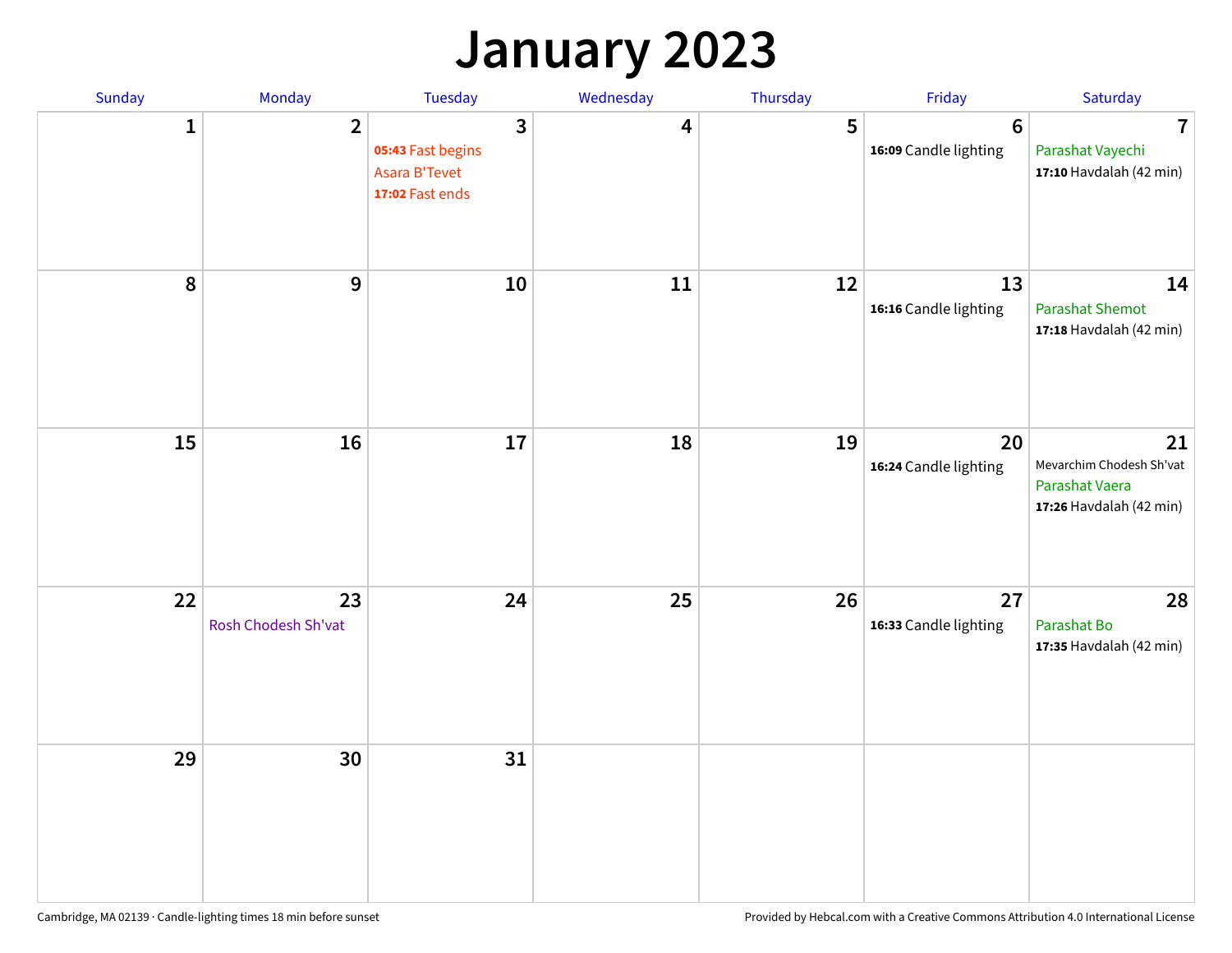# **February 2023**

| Sunday | Monday                        | <b>Tuesday</b>          | Wednesday               | Thursday       | Friday                                  | Saturday                                                                                                 |
|--------|-------------------------------|-------------------------|-------------------------|----------------|-----------------------------------------|----------------------------------------------------------------------------------------------------------|
|        |                               |                         | $\mathbf{1}$            | $\overline{2}$ | $\overline{3}$<br>16:42 Candle lighting | $\overline{\mathbf{4}}$<br><b>Shabbat Shirah</b><br>Parashat Beshalach<br>17:44 Havdalah (42 min)        |
| 5      | $6\phantom{1}6$<br>Tu BiShvat | $\overline{7}$          | 8                       | 9              | 10<br>16:52 Candle lighting             | 11<br>Parashat Yitro<br>17:53 Havdalah (42 min)                                                          |
| 12     | 13                            | 14                      | 15                      | 16             | 17<br>17:01 Candle lighting             | 18<br><b>Shabbat Shekalim</b><br>Mevarchim Chodesh Adar<br>Parashat Mishpatim<br>18:02 Havdalah (42 min) |
| 19     | 20                            | 21<br>Rosh Chodesh Adar | 22<br>Rosh Chodesh Adar | 23             | 24<br>17:09 Candle lighting             | 25<br>Parashat Terumah<br>18:11 Havdalah (42 min)                                                        |
| 26     | 27                            | 28                      |                         |                |                                         |                                                                                                          |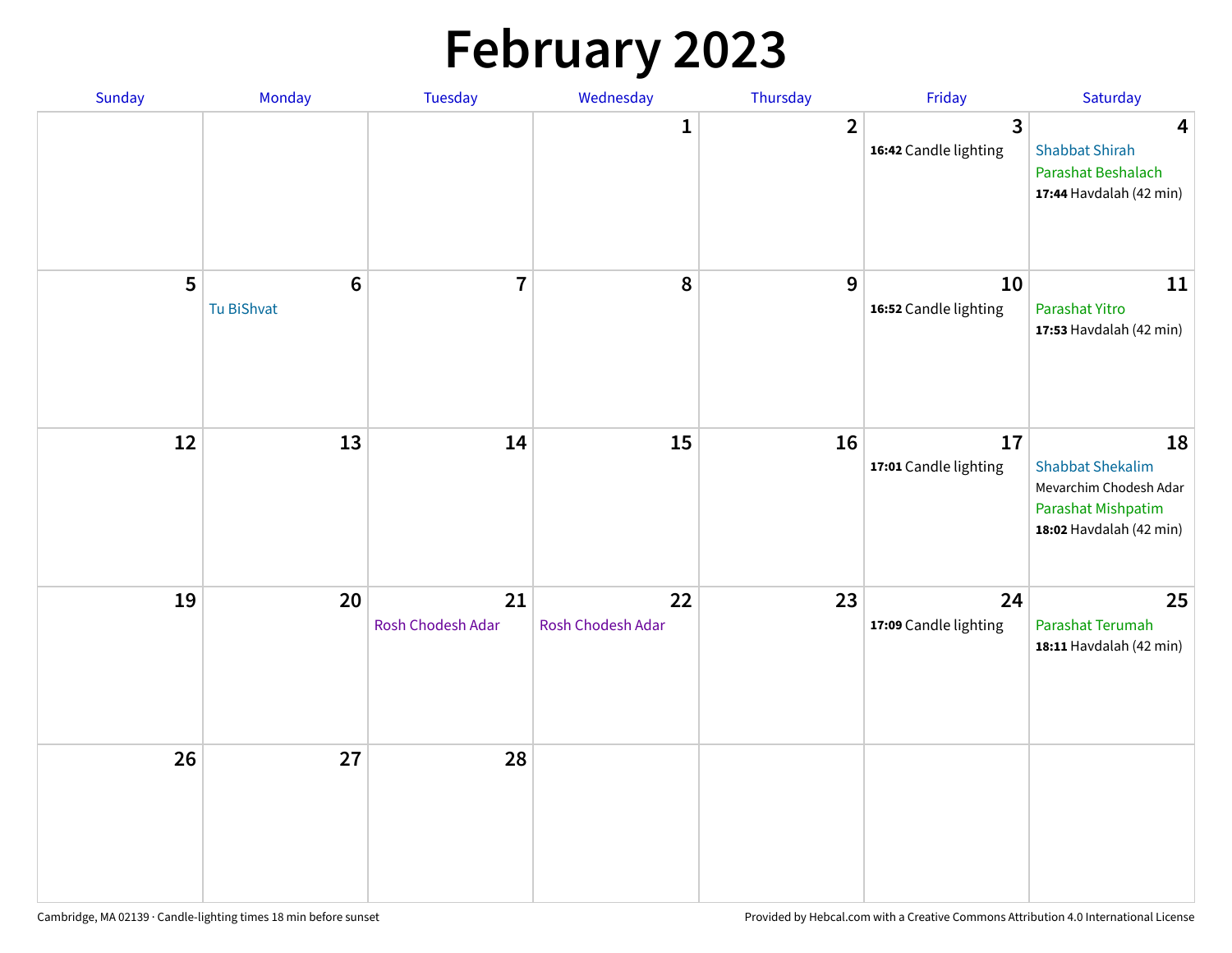## **March 2023**

| Sunday | Monday                                                                                                | Tuesday                 | Wednesday                 | Thursday                 | Friday                      | Saturday                                                                                                          |
|--------|-------------------------------------------------------------------------------------------------------|-------------------------|---------------------------|--------------------------|-----------------------------|-------------------------------------------------------------------------------------------------------------------|
|        |                                                                                                       |                         | 1                         | $\overline{2}$           | 3<br>17:18 Candle lighting  | $\overline{\mathbf{4}}$<br><b>Shabbat Zachor</b><br>Parashat Tetzaveh<br>18:20 Havdalah (42 min)                  |
| 5      | $6\phantom{1}6$<br>04:49 Fast begins<br><b>Ta'anit Esther</b><br>18:14 Fast ends<br><b>Erev Purim</b> | $\overline{7}$<br>Purim | 8<br><b>Shushan Purim</b> | 9                        | 10<br>17:26 Candle lighting | 11<br><b>Shabbat Parah</b><br>Parashat Ki Tisa<br>18:28 Havdalah (42 min)                                         |
| 12     | 13                                                                                                    | 14                      | 15                        | 16                       | 17<br>18:34 Candle lighting | 18<br><b>Shabbat HaChodesh</b><br>Mevarchim Chodesh Nisan<br>Parashat Vayakhel-Pekudei<br>19:36 Havdalah (42 min) |
| 19     | 20                                                                                                    | 21                      | 22                        | 23<br>Rosh Chodesh Nisan | 24<br>18:42 Candle lighting | 25<br>Parashat Vayikra<br>19:44 Havdalah (42 min)                                                                 |
| 26     | 27                                                                                                    | 28                      | 29                        | 30                       | 31<br>18:50 Candle lighting |                                                                                                                   |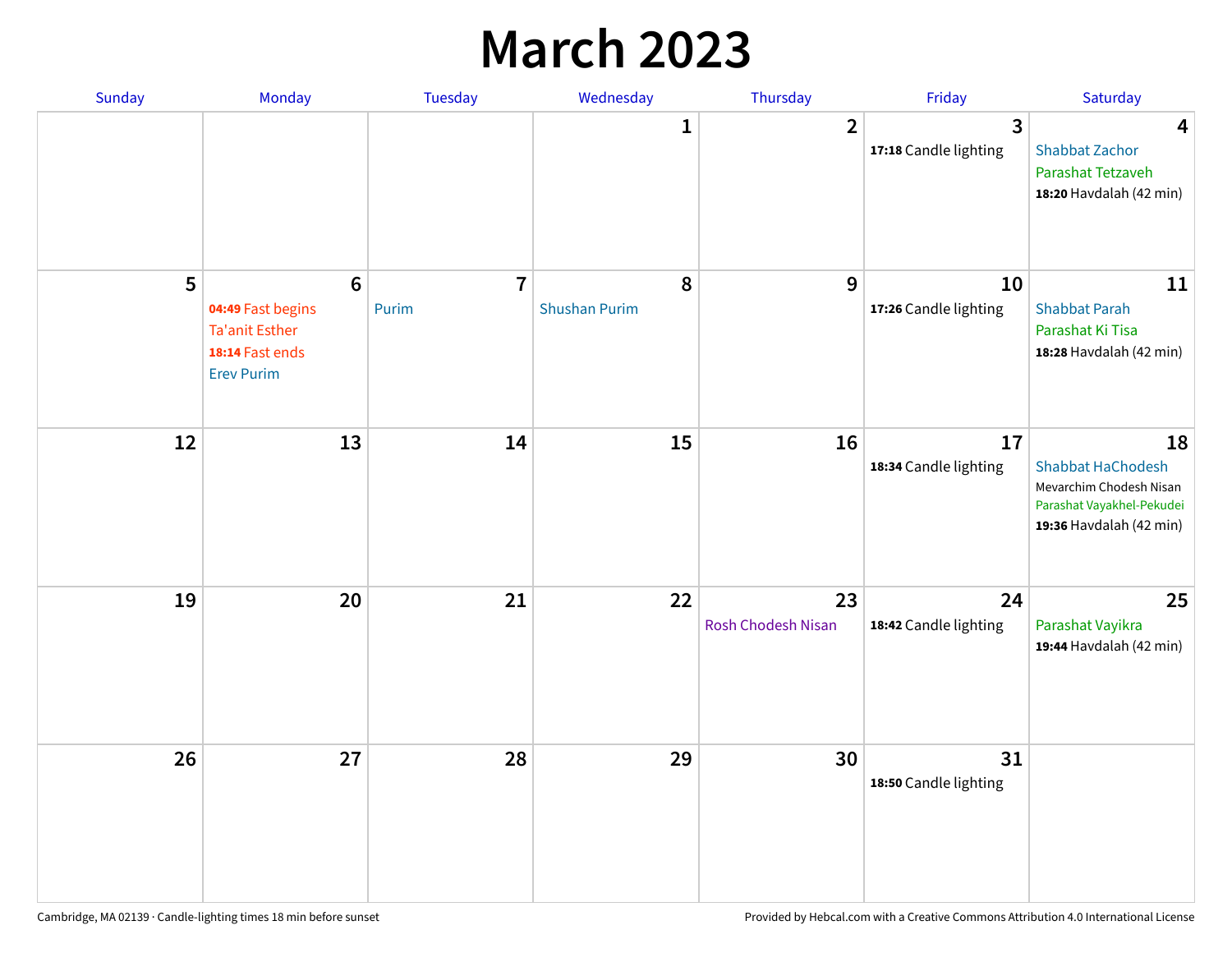# **April 2023**

| <b>Sunday</b>    | Monday          | <b>Tuesday</b>                            | Wednesday                                                                            | Thursday                                      | Friday                                            | Saturday                                                                                                  |
|------------------|-----------------|-------------------------------------------|--------------------------------------------------------------------------------------|-----------------------------------------------|---------------------------------------------------|-----------------------------------------------------------------------------------------------------------|
|                  |                 |                                           |                                                                                      |                                               |                                                   | $\mathbf{1}$<br><b>Shabbat HaGadol</b><br>Yom HaAliyah<br><b>Parashat Tzav</b><br>19:52 Havdalah (42 min) |
| $\mathbf{2}$     | 3               | 4                                         | 5                                                                                    | $6\phantom{1}$                                | $\overline{7}$                                    | 8                                                                                                         |
|                  |                 |                                           | 04:54 Fast begins<br>Ta'anit Bechorot<br><b>Erev Pesach</b><br>18:56 Candle lighting | <b>Pesach I</b><br>19:58 Candle lighting      | <b>Pesach II</b><br>18:58 Candle lighting         | Pesach III (CH"M)<br>20:00 Havdalah (42 min)                                                              |
| 9                | 10              | 11                                        | 12                                                                                   | 13                                            | 14                                                | 15                                                                                                        |
| Pesach IV (CH"M) | Pesach V (CH"M) | Pesach VI (CH"M)<br>19:03 Candle lighting | <b>Pesach VII</b><br>20:04 Candle lighting                                           | <b>Pesach VIII</b><br>20:06 Havdalah (42 min) | 19:06 Candle lighting                             | Mevarchim Chodesh Iyyar<br>Parashat Shmini<br>20:08 Havdalah (42 min)                                     |
| 16               | 17              | 18<br>Yom HaShoah                         | 19                                                                                   | 20                                            | 21<br>Rosh Chodesh Iyyar<br>19:14 Candle lighting | 22<br>Rosh Chodesh Iyyar<br>Parashat Tazria-Metzora<br>20:16 Havdalah (42 min)                            |
| 23               | 24              | 25<br>Yom HaZikaron                       | 26<br>Yom HaAtzma'ut                                                                 | 27                                            | 28<br>19:22 Candle lighting                       | 29<br>Parashat Achrei Mot-Kedoshim<br>20:24 Havdalah (42 min)                                             |
| 30               |                 |                                           |                                                                                      |                                               |                                                   |                                                                                                           |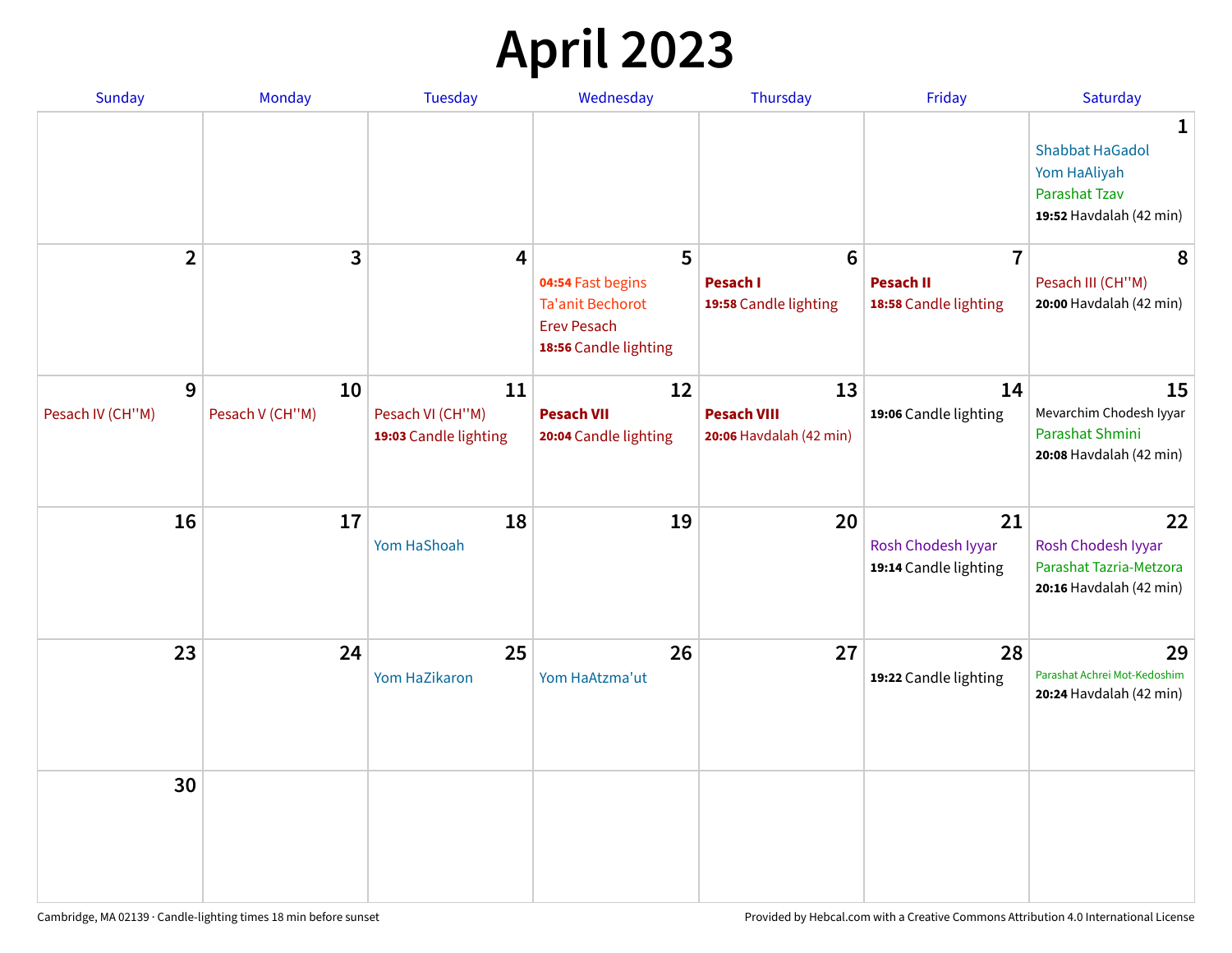#### **May 2023**

| Sunday                   | Monday      | Tuesday         | Wednesday | Thursday                                           | Friday                                          | Saturday                                                                      |
|--------------------------|-------------|-----------------|-----------|----------------------------------------------------|-------------------------------------------------|-------------------------------------------------------------------------------|
|                          | $\mathbf 1$ | $\mathbf{2}$    | 3         | $\overline{\mathbf{4}}$                            | 5<br>Pesach Sheni<br>19:30 Candle lighting      | $6\phantom{1}6$<br><b>Parashat Emor</b><br>20:31 Havdalah (42 min)            |
| $\overline{7}$           | 8           | 9<br>Lag BaOmer | 10        | 11                                                 | 12<br>19:37 Candle lighting                     | 13<br>Parashat Behar-Bechukotai<br>20:39 Havdalah (42 min)                    |
| 14                       | 15          | 16              | 17        | 18                                                 | 19<br>Yom Yerushalayim<br>19:45 Candle lighting | 20<br>Mevarchim Chodesh Sivan<br>Parashat Bamidbar<br>20:46 Havdalah (42 min) |
| 21<br>Rosh Chodesh Sivan | 22          | 23              | 24        | 25<br><b>Erev Shavuot</b><br>19:50 Candle lighting | 26<br><b>Shavuot I</b><br>19:51 Candle lighting | 27<br><b>Shavuot II</b><br>20:53 Havdalah (42 min)                            |
| 28                       | 29          | 30              | 31        |                                                    |                                                 |                                                                               |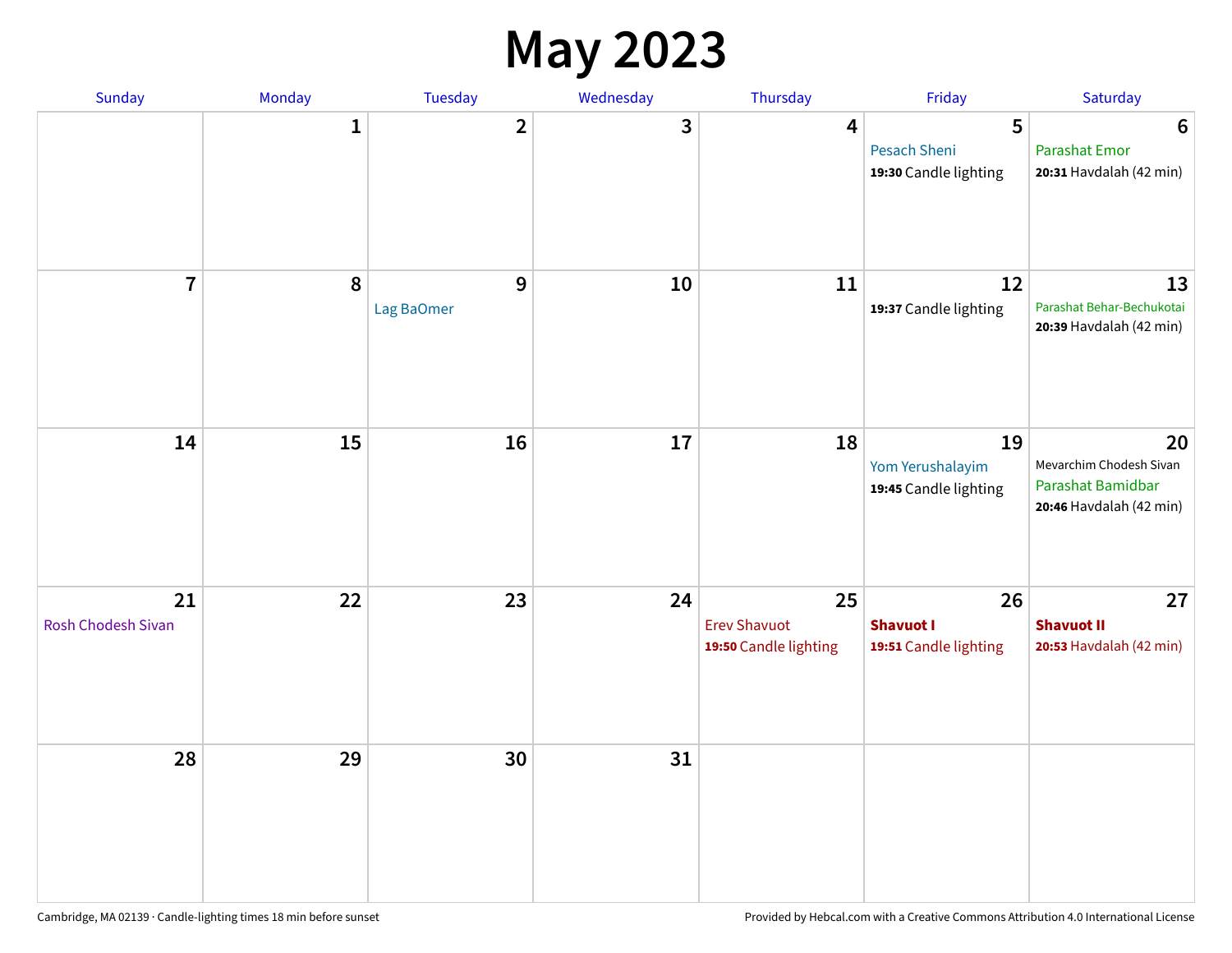#### **June 2023**

| Sunday                  | Monday                   | Tuesday                         | Wednesday               | Thursday | Friday                                  | Saturday                                                                     |
|-------------------------|--------------------------|---------------------------------|-------------------------|----------|-----------------------------------------|------------------------------------------------------------------------------|
|                         |                          |                                 |                         | 1        | $\overline{2}$<br>19:57 Candle lighting | 3<br><b>Parashat Nasso</b><br>20:58 Havdalah (42 min)                        |
| $\overline{\mathbf{4}}$ | 5                        | $6\phantom{1}6$                 | $\overline{\mathbf{7}}$ | 8        | 9<br>20:02 Candle lighting              | 10<br>Parashat Beha'alotcha<br>21:03 Havdalah (42 min)                       |
| $11\,$                  | 12                       | 13                              | 14                      | 15       | 16<br>20:05 Candle lighting             | 17<br>Mevarchim Chodesh Tamuz<br>Parashat Sh'lach<br>21:06 Havdalah (42 min) |
| 18                      | 19<br>Rosh Chodesh Tamuz | 20<br><b>Rosh Chodesh Tamuz</b> | 21                      | 22       | 23<br>20:07 Candle lighting             | 24<br>Parashat Korach<br>21:07 Havdalah (42 min)                             |
| 25                      | 26                       | 27                              | 28                      | 29       | 30<br>20:07 Candle lighting             |                                                                              |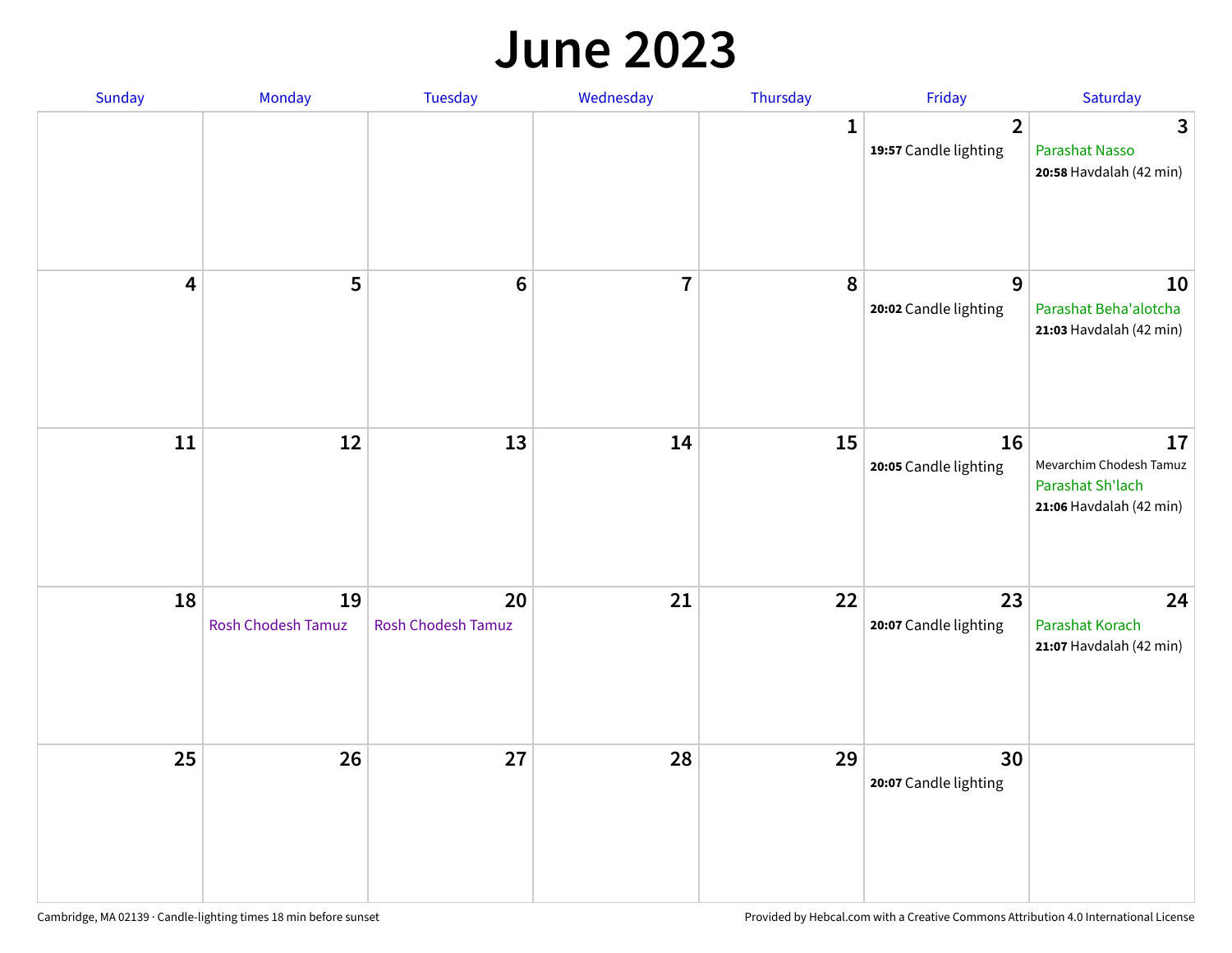# **July 2023**

| Sunday         | Monday | <b>Tuesday</b> | Wednesday                                   | Thursday                                                                      | Friday                                  | Saturday                                                                          |
|----------------|--------|----------------|---------------------------------------------|-------------------------------------------------------------------------------|-----------------------------------------|-----------------------------------------------------------------------------------|
|                |        |                |                                             |                                                                               |                                         | 1<br>Parashat Chukat-Balak<br>21:07 Havdalah (42 min)                             |
| $\overline{2}$ | 3      | 4              | 5                                           | $6\phantom{1}6$<br>03:21 Fast begins<br><b>Tzom Tammuz</b><br>21:06 Fast ends | $\overline{7}$<br>20:05 Candle lighting | 8<br><b>Parashat Pinchas</b><br>21:05 Havdalah (42 min)                           |
| 9              | 10     | 11             | 12                                          | 13                                                                            | 14<br>20:02 Candle lighting             | 15<br>Mevarchim Chodesh Av<br>Parashat Matot-Masei<br>21:02 Havdalah (42 min)     |
| 16             | 17     | 18             | 19<br><b>Rosh Chodesh Av</b>                | 20                                                                            | 21<br>19:57 Candle lighting             | 22<br><b>Shabbat Chazon</b><br><b>Parashat Devarim</b><br>20:56 Havdalah (42 min) |
| 23             | 24     | 25             | 26<br>20:11 Fast begins<br>Erev Tish'a B'Av | 27<br>Tish'a B'Av<br>20:49 Fast ends                                          | 28<br>19:50 Candle lighting             | 29<br><b>Shabbat Nachamu</b><br>Parashat Vaetchanan<br>20:49 Havdalah (42 min)    |
| 30             | 31     |                |                                             |                                                                               |                                         |                                                                                   |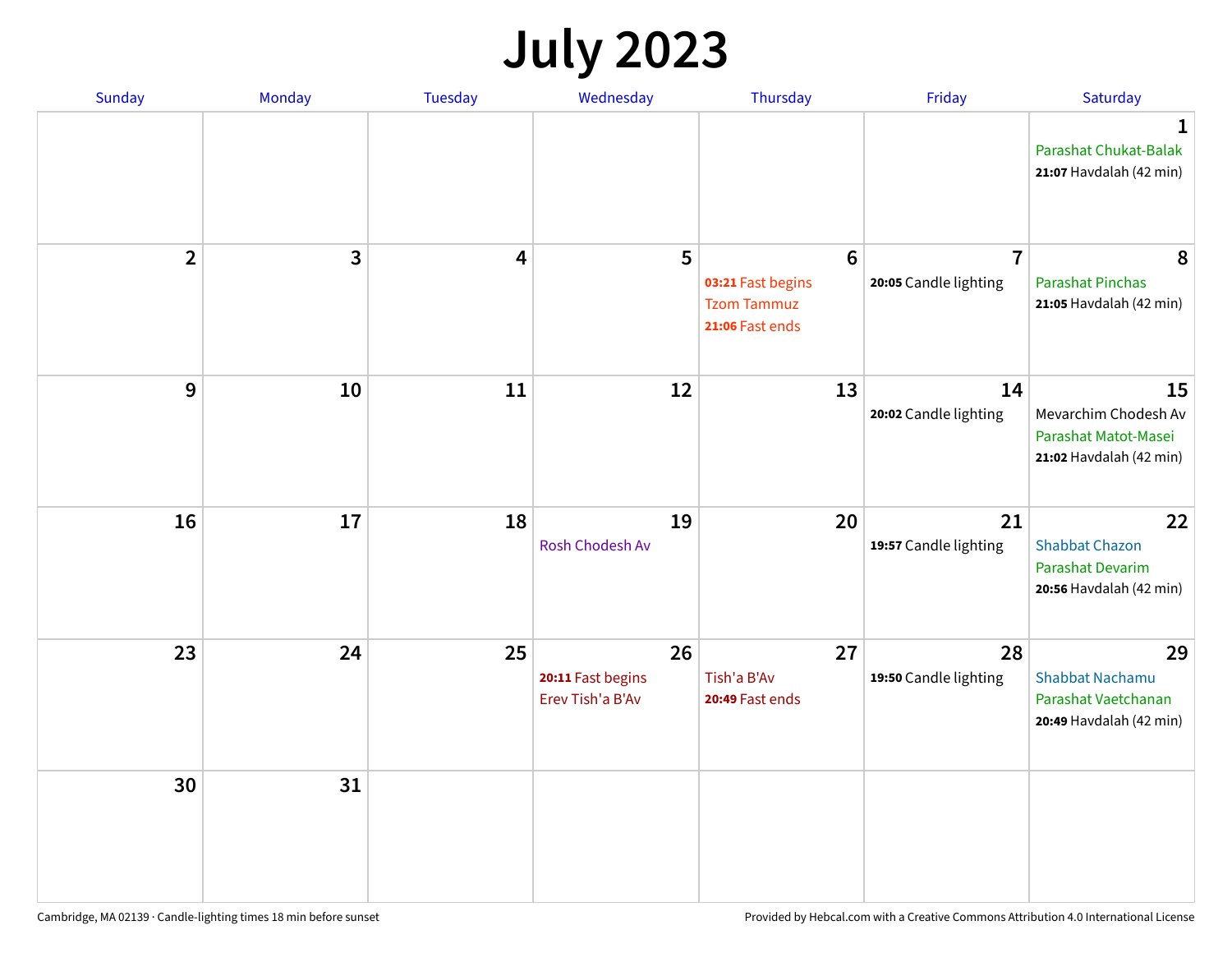# **August 2023**

| Sunday           | Monday         | Tuesday      | Wednesday               | Thursday                | Friday                                                                            | Saturday                                                                  |
|------------------|----------------|--------------|-------------------------|-------------------------|-----------------------------------------------------------------------------------|---------------------------------------------------------------------------|
|                  |                | $\mathbf{1}$ | $\mathbf{2}$<br>Tu B'Av | $\mathbf{3}$            | 4<br>19:42 Candle lighting                                                        | 5<br><b>Parashat Eikev</b><br>20:41 Havdalah (42 min)                     |
| $\boldsymbol{6}$ | $\overline{7}$ | 8            | 9                       | 10                      | 11<br>19:33 Candle lighting                                                       | 12<br>Mevarchim Chodesh Elul<br>Parashat Re'eh<br>20:32 Havdalah (42 min) |
| 13               | 14             | 15           | 16                      | 17<br>Rosh Chodesh Elul | 18<br>Rosh Hashana LaBehemot<br><b>Rosh Chodesh Elul</b><br>19:23 Candle lighting | 19<br><b>Parashat Shoftim</b><br>20:22 Havdalah (42 min)                  |
| 20               | 21             | 22           | 23                      | 24                      | 25<br>19:12 Candle lighting                                                       | 26<br>Parashat Ki Teitzei<br>20:11 Havdalah (42 min)                      |
| 27               | 28             | 29           | 30                      | 31                      |                                                                                   |                                                                           |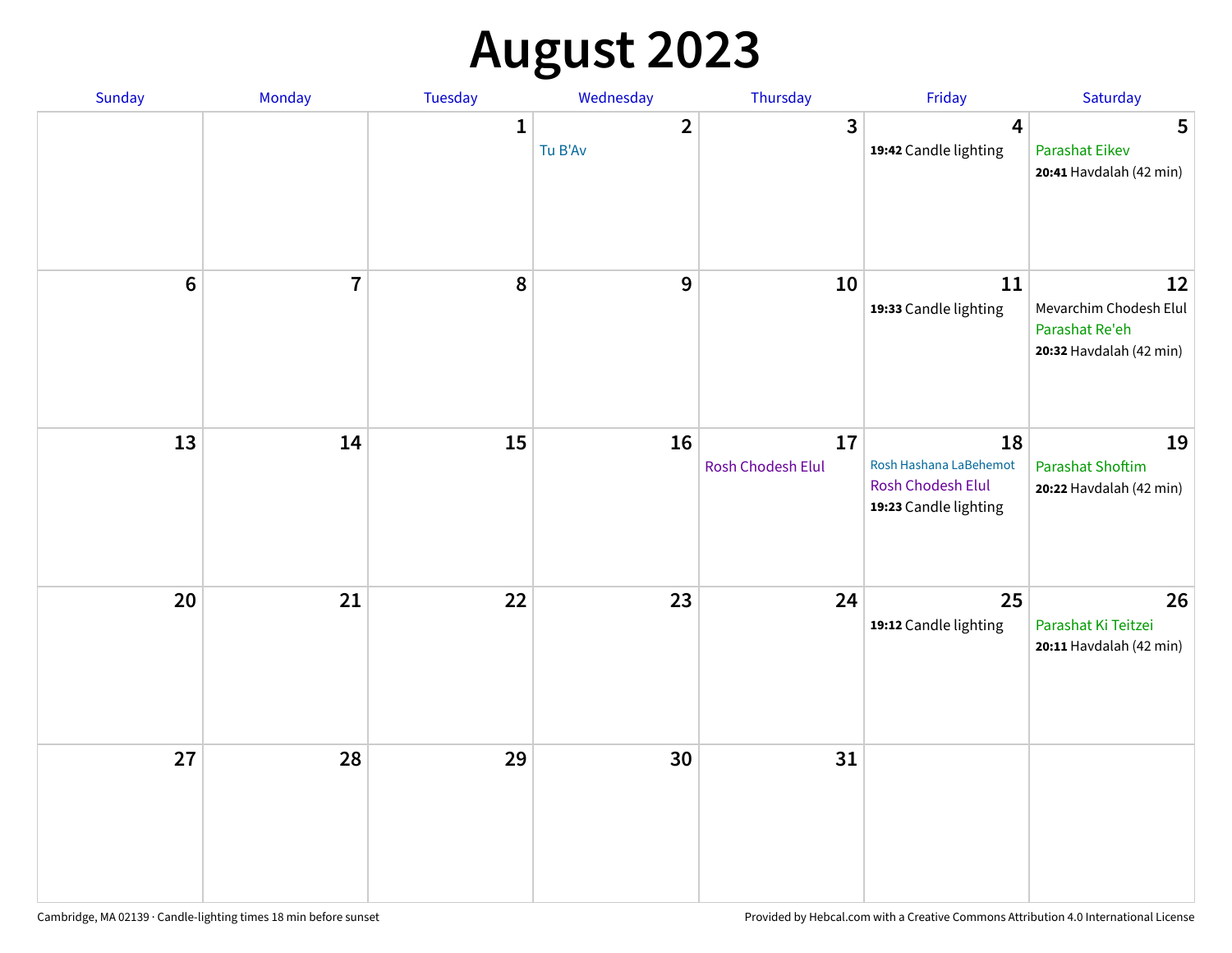# **September 2023**

| Sunday                                                  | Monday                                                             | <b>Tuesday</b> | Wednesday       | Thursday       | Friday                                            | Saturday                                                                     |
|---------------------------------------------------------|--------------------------------------------------------------------|----------------|-----------------|----------------|---------------------------------------------------|------------------------------------------------------------------------------|
|                                                         |                                                                    |                |                 |                | $\mathbf 1$<br>19:00 Candle lighting              | $\overline{2}$<br>Parashat Ki Tavo<br>19:59 Havdalah (42 min)                |
| 3                                                       | $\overline{\mathbf{4}}$                                            | 5              | $6\phantom{1}6$ | $\overline{7}$ | 8<br>18:48 Candle lighting                        | 9<br>Leil Selichot<br>Parashat Nitzavim-Vayeilech<br>19:47 Havdalah (42 min) |
| 10                                                      | 11                                                                 | 12             | 13              | 14             | 15<br>Erev Rosh Hashana<br>18:36 Candle lighting  | 16<br>Rosh Hashana 5784<br>19:35 Candle lighting                             |
| 17<br><b>Rosh Hashana II</b><br>19:33 Havdalah (42 min) | 18<br>05:03 Fast begins<br><b>Tzom Gedaliah</b><br>19:23 Fast ends | 19             | 20              | 21             | 22<br>18:24 Candle lighting                       | 23<br><b>Shabbat Shuva</b><br>Parashat Ha'Azinu<br>19:22 Havdalah (42 min)   |
| 24<br><b>Erev Yom Kippur</b><br>18:20 Candle lighting   | 25<br><b>Yom Kippur</b><br>19:19 Havdalah (42 min)                 | 26             | 27              | 28             | 29<br><b>Erev Sukkot</b><br>18:11 Candle lighting | 30<br><b>Sukkot I</b><br>19:10 Candle lighting                               |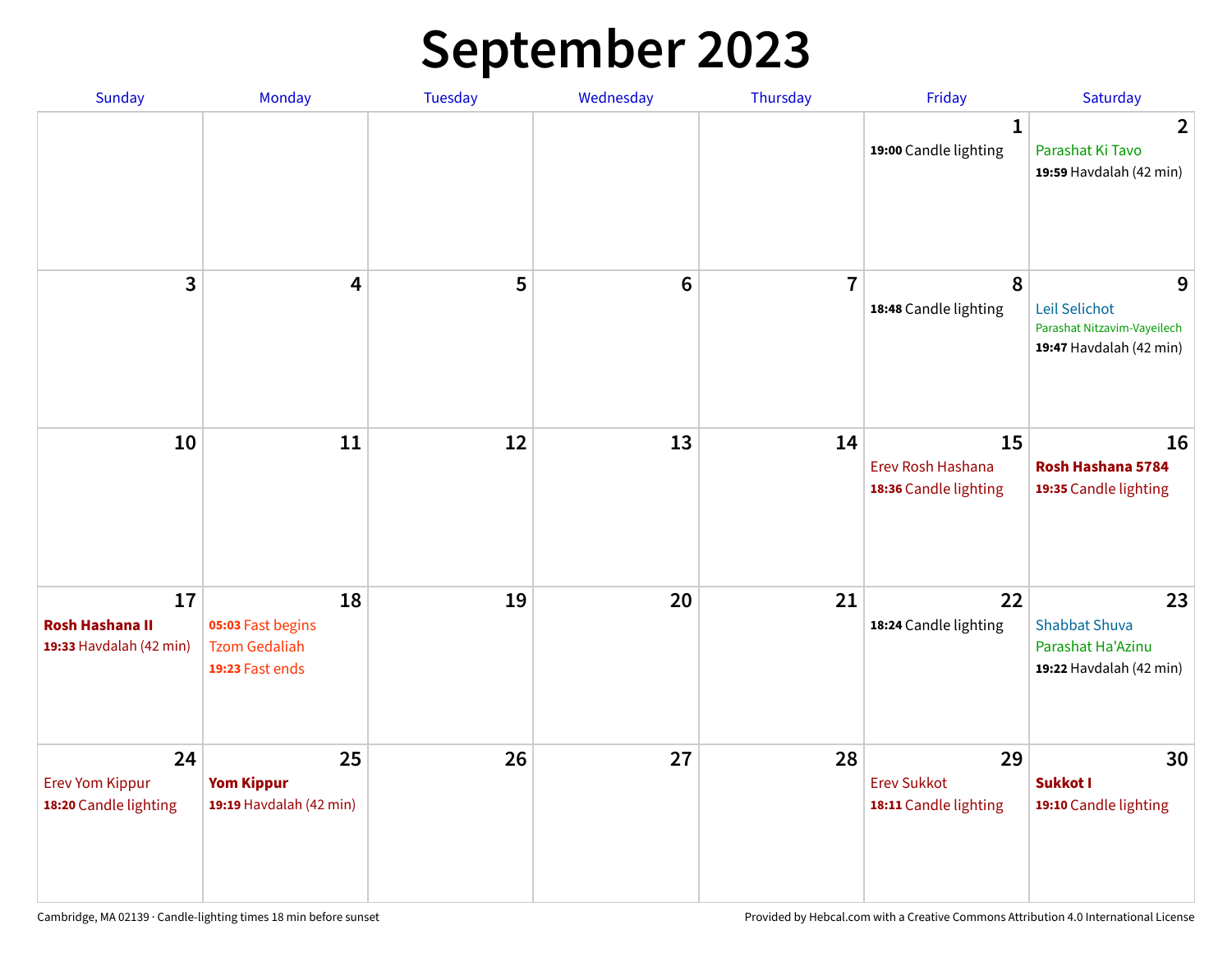## **October 2023**

| Sunday                                               | <b>Monday</b>                       | <b>Tuesday</b>        | Wednesday            | Thursday              | Friday                                                               | Saturday                                                                         |
|------------------------------------------------------|-------------------------------------|-----------------------|----------------------|-----------------------|----------------------------------------------------------------------|----------------------------------------------------------------------------------|
| 1<br><b>Sukkot II</b><br>19:08 Havdalah (42 min)     | $\overline{2}$<br>Sukkot III (CH"M) | 3<br>Sukkot IV (CH"M) | 4<br>Sukkot V (CH"M) | 5<br>Sukkot VI (CH"M) | $6\phantom{1}$<br>Sukkot VII (Hoshana Raba)<br>17:59 Candle lighting | $\overline{7}$<br><b>Shmini Atzeret</b><br>18:58 Candle lighting                 |
| 8<br><b>Simchat Torah</b><br>18:56 Havdalah (42 min) | 9                                   | 10                    | 11                   | 12                    | 13<br>17:47 Candle lighting                                          | 14<br>Mevarchim Chodesh Cheshvan<br>Parashat Bereshit<br>18:46 Havdalah (42 min) |
| 15<br>Rosh Chodesh Cheshvan                          | 16<br>Rosh Chodesh Cheshvan         | 17                    | 18                   | 19                    | 20<br>17:36 Candle lighting                                          | 21<br><b>Parashat Noach</b><br>18:35 Havdalah (42 min)                           |
| 22<br>Yom HaAliyah School Observance                 | 23                                  | 24                    | 25                   | 26                    | 27<br>17:26 Candle lighting                                          | 28<br>Parashat Lech-Lecha<br>18:25 Havdalah (42 min)                             |
| 29                                                   | 30                                  | 31                    |                      |                       |                                                                      |                                                                                  |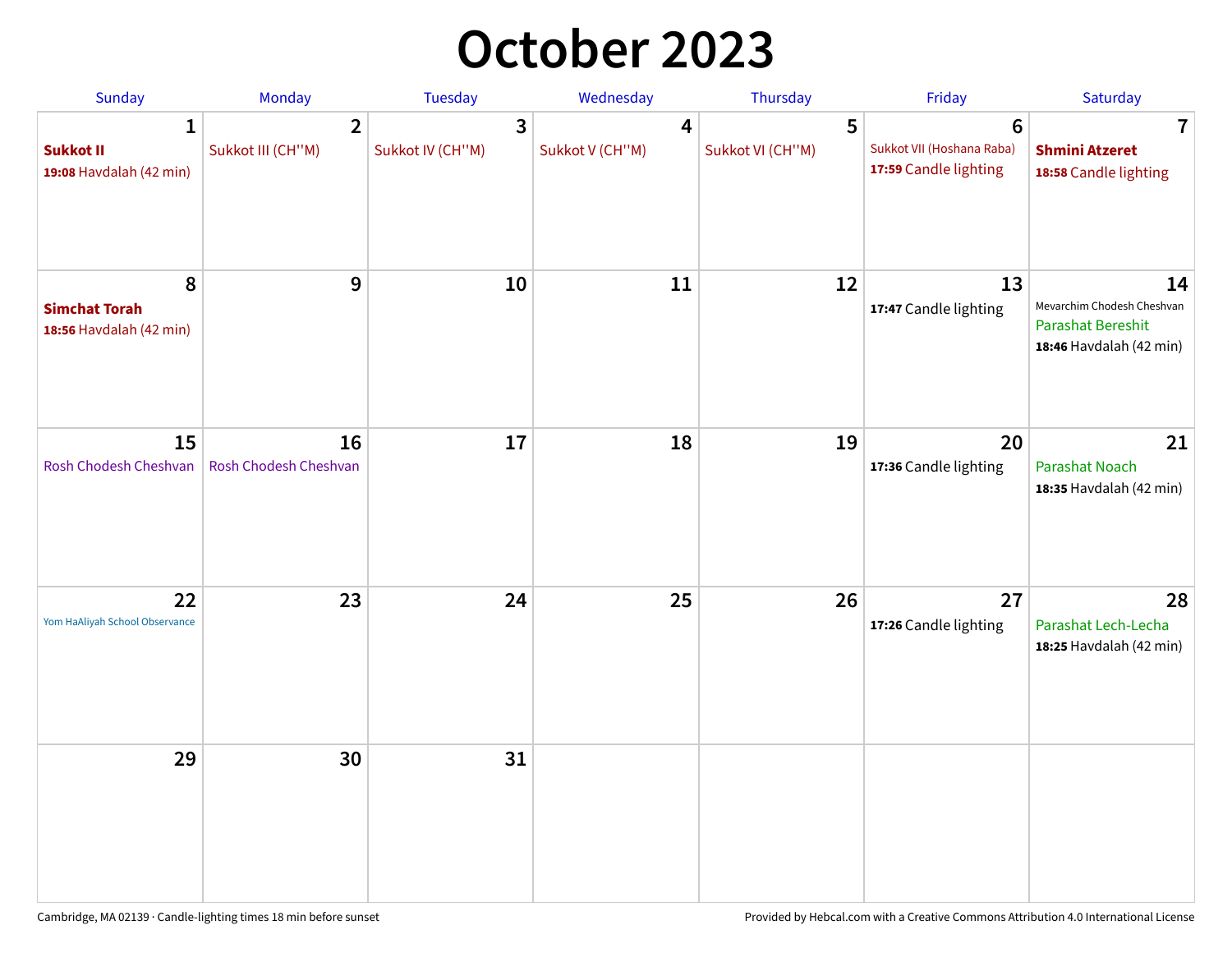#### **November 2023**

| Sunday | Monday         | Tuesday                   | Wednesday | Thursday         | Friday                                  | Saturday                                                                          |
|--------|----------------|---------------------------|-----------|------------------|-----------------------------------------|-----------------------------------------------------------------------------------|
|        |                |                           | 1         | $\overline{2}$   | $\overline{3}$<br>17:17 Candle lighting | $\overline{\mathbf{4}}$<br>Parashat Vayera<br>18:16 Havdalah (42 min)             |
| 5      | $6\phantom{a}$ | $\overline{1}$            | 8         | $\boldsymbol{9}$ | 10<br>16:09 Candle lighting             | 11<br>Mevarchim Chodesh Kislev<br>Parashat Chayei Sara<br>17:08 Havdalah (42 min) |
| 12     | 13<br>Sigd     | 14<br>Rosh Chodesh Kislev | 15        | 16               | 17<br>16:02 Candle lighting             | 18<br><b>Parashat Toldot</b><br>17:02 Havdalah (42 min)                           |
| 19     | 20             | 21                        | 22        | 23               | 24<br>15:57 Candle lighting             | 25<br>Parashat Vayetzei<br>16:57 Havdalah (42 min)                                |
| 26     | 27             | 28                        | 29        | 30               |                                         |                                                                                   |